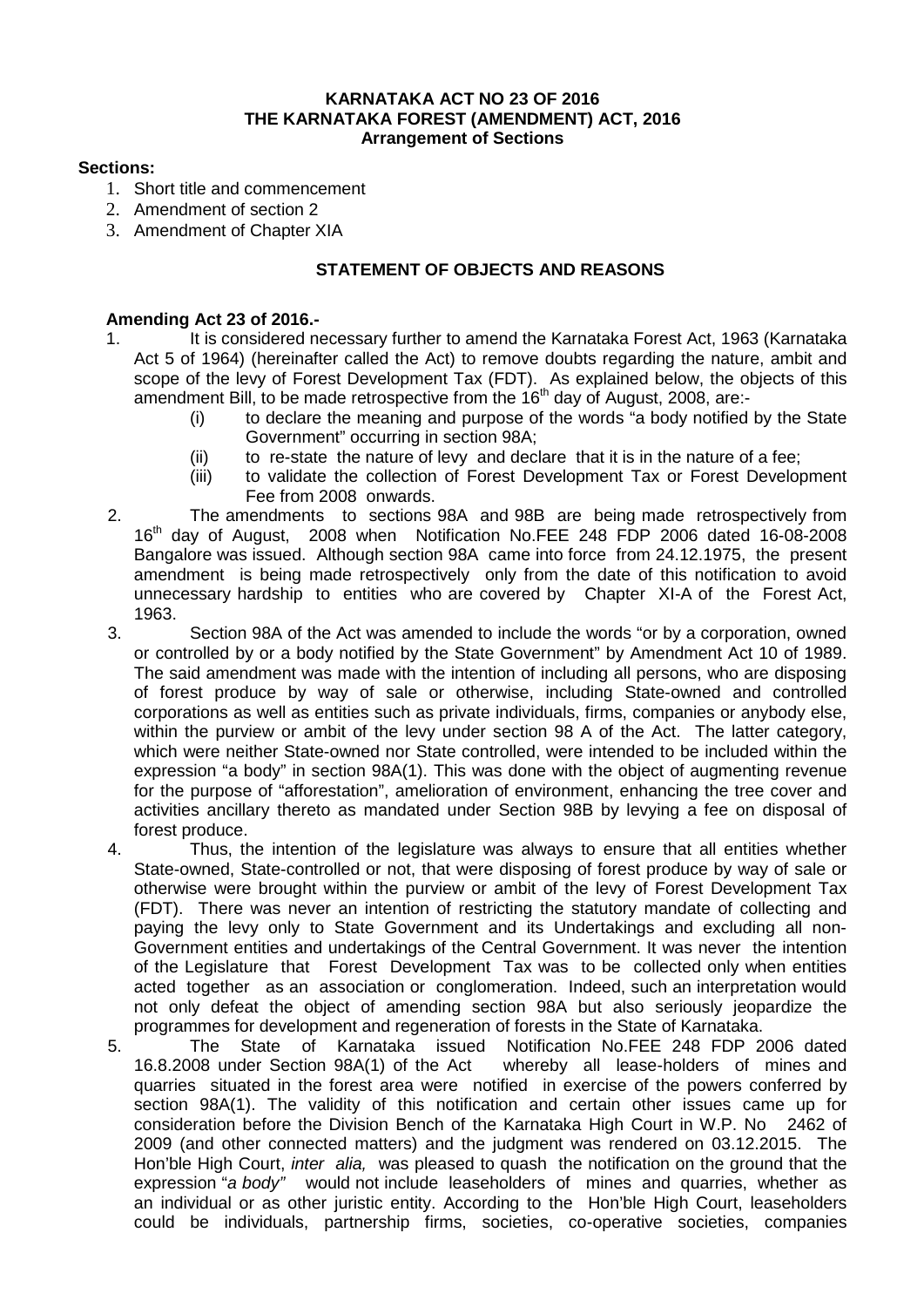incorporated under the Companies Act or any other association or persons. Unless all of them constituted themselves into "a body", which would inevitably be a juristic entity having a legal persona, such as a federation in which the leaseholders are members, or a company, wherein they are shareholders, or, a society, wherein they are members and one of the activities of such federation or company or society is disposal of minerals as forest produce by sale or otherwise, they could not be treated as a body that could be notified by the State Government. Thus, independent or separate lease holders, whether they are private individuals or partnership firms or companies or any other juristic entity, could not be construed to come within the expression "a body" under sub-section (1) of Section 98-A of the Act. This interpretation has resulted in numerous leaseholders of mines and quarries situated in forest area not being liable to collect and pay the "forest development tax" (FDT). This was clearly never the intention of the legislature because the word *"a body"* was never intended to apply to only juristic entities consisting of a conglomeration of leaseholders, either as individuals or companies or firms and so on. It is also clear that lease holders of mines and quarries situated in forest area will never collectively act as an association or a conglomerate while purchasing or selling or disposing of forest produce.

- 6. It is, therefore, necessary to amend section 98A(1) retrospectively and declare that the word "a body" included and, has always included, even leaseholders of mines and quarries situated in forest area even if they did not constitute themselves collectively, as a federation, company or society or an association of persons. Significantly, the Hon'ble High Court has accepted this view that the expression "a body" will include any autonomous or private body in which the State Government did not have any control in any manner whatsoever. The proposed amendments are intended to declare that all lease-holders of mines and quarries in forest area come within the definition of "a body" and are liable to collect and pay Forest Development Tax or Forest Development Fee as this levy is critical for the development and regeneration of forests. The proposed amendments will cure the infirmity and remove the defect which was found in the existing provisions. The Bill also contains a validation clause that is dealt with later. **Tax and Fee:**
- 7 In *Guru Siddappa v State of Karnataka* AIR 1981 Kar 216, the Division Bench of the Karnataka High Court had held that the Forest Development Tax (FDT) levied on the purchase price of forest produce was within the legislative competence of the State under Entry 54 of List-II and constitutionally valid. Although the unamended section 98A(1) refers to the levy of a tax, the impost is more in the nature of a fee. The amount collected by way of forest development tax is earmarked for development and regeneration of forest and does not go to the general revenue of the State to be spent for general public purpose. This is also made clear by section 98B of the Act which specifies that the Forest Development Tax (FDT) and interest that is levied and collection under section 98A will form part of the Karnataka Forest Development Fund. The Forest Development Tax (FDT) and other amounts specified in section 98B(2), although credited to the Consolidated Fund of the State, is later appropriated and transferred to the aforesaid Karnataka Forest Development Fund.
- 8 In *State of Maharashtra v Salvation Army* AIR 1975 SC 846, the Supreme Court held that an impost which initially was in the nature of a fee would subsequently assume the characteristics of a tax. The converse is equally true. The decision of the Karnataka High Court was rendered in 1981 and Forest Development Tax (FDT) was treated as a tax coming within Entry 54 of List-II.
- 9 Since the Forest Development Tax (FDT), as a fee, will be levied at the time of disposing by way of sale or otherwise of forest produce, the fee is being levied in exercise of the powers of the State Legislature under Entry 66 of List-II of Schedule VII of the Constitution. In *Corporation of Calcutta v. Liberty Cinemas* AIR 1965 SC 1107. Hon'ble Supreme Court held that the fee can also be under an enactment relatable to the imposition of a tax. In any event, the State Government has the authority to levy such fee under Entry 47, List III.

#### **Validation:**

10 .1 The State Government has levied and collected more than Rupees 3500 crores as Forest Development Tax (FDT) after the impugned notification was issued in 2008. All the petitioners in the above judgment conceded that they were disputing the levy only upto 2011. However, it is proposed to validate such collections both by the lease holders of mines and quarries situated in forest area and by the Monitoring Committee, from the purchasers of minerals till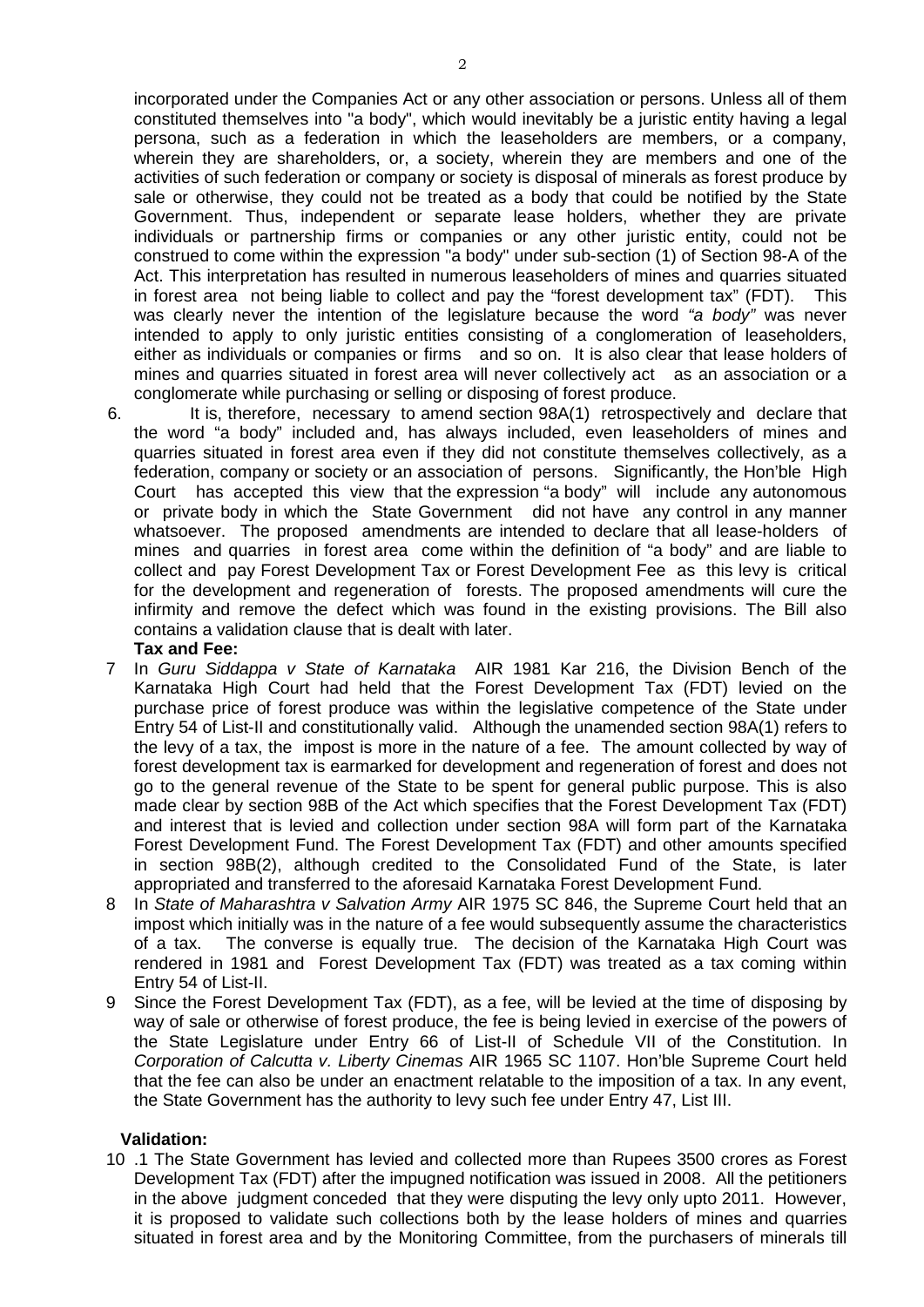date. The present Bill seeks to achieve the objects as mentioned above and also to provide for the validation of the levy and collection of Forest Development Tax (FDT). Clause 6 of the Bill, *inter alia,* provides that any demand and/or any action taken under the provisions of the Act as in existence prior to this amendment Bill shall be deemed to have taken or levied under the new law after the amendment. This will validate the demand made by deeming it to have been made under the amended law and thus protect the revenue of the State. This Bill thus cures the infirmity and removes the defect found in the existing provisions and makes adequate provisions in the validation clause for a valid imposition of the Forest Development Tax and Forest Development Fee.

10.2 The State Government proposes to recompute the Forest Development Fee as per prescribed rules or guidelines. If the demand as computed as per new rules or guidelines is lesser than the amount of Forest Development Fee demanded under the erstwhile section 98A or any notification issued thereunder, the lesser amount will be payable as Forest Development Fee.

10.3 A provision is also proposed to exempt or reduce Forest Development Tax (FDT) or Forest Development Fee by Government by notification prospectively or retrospectively in public interest by any specific clause of person or in respect of any specified forest produce.

### **Penalty:**

11 It is made clear that no penal proceedings will be commenced as a consequence of the retrospective amendments that are proposed in the Bill. This will also ensure compliance with Article 20(1) of the Constitution.

### **Rate of Tax or Fee:**

- 12 Demand were raised at the rate of 12% on the disposal of minerals, although section 98A(1) prescribed a rate of 8% tax on forest produce other than those mentioned in the erstwhile proviso and Table thereto. The Karnataka Forest (Amendment) Act, 2015 imposed a levy of 12% but omitted to amend the rate retrospectively. It is now made clear that 8% shall be retrospectively increased to 12% from  $16<sup>th</sup>$ August, 2008 onwards. Indeed, demands have been made at this rate from16<sup>th</sup>August, 2008.
- 13 By order dated 02.09.2011 and 23.9.2011, the Supreme Court in WP(C) 562 of 2009 directed that the Monitoring Committee shall collect Forest Development Tax (FDT) "as applicable". Accordingly, all buyers of iron ore, extracted from the leases in forest area (including the petitioners before the Karnataka High Court in W.P. No. 2642 of 2009 and other connected matters), have paid Forest Development Tax (FDT) at the rate of 12% to the Monitoring Committee without any protest or demur. No application was ever made to seek a clarification that the applicable rate of Forest Development Tax (FDT) was 8% and not 12%. Accordingly it has been uniformly accepted that Forest Development Tax (FDT) would be 12%. The petitioners before the Karnataka High Court have also restricted their claim only for the period before 23.09.2011. Thus, the rate of Forest Development Tax or Forest Development Fee is retrospectively amended to be 12% from the 16<sup>th</sup> day of August, 2008.

## **Rules for computing Forest Development Fee.**

14 The rules or guidelines for computing Forest Development Fee are also being finalised. These rules will also have to be applicable retrospectively from 16<sup>th</sup> day of August, 2008. Accordingly clause 3 of the Bill enables such rules to be inserted with retrospective effect.

Hence the Bill.

[L.A. Bill No. 23 of 2016, File No. Samvyashae 32 Shasana 2016] [Entry 17A and 47 of List III of the Seventh Schedule to the Constitution of India.]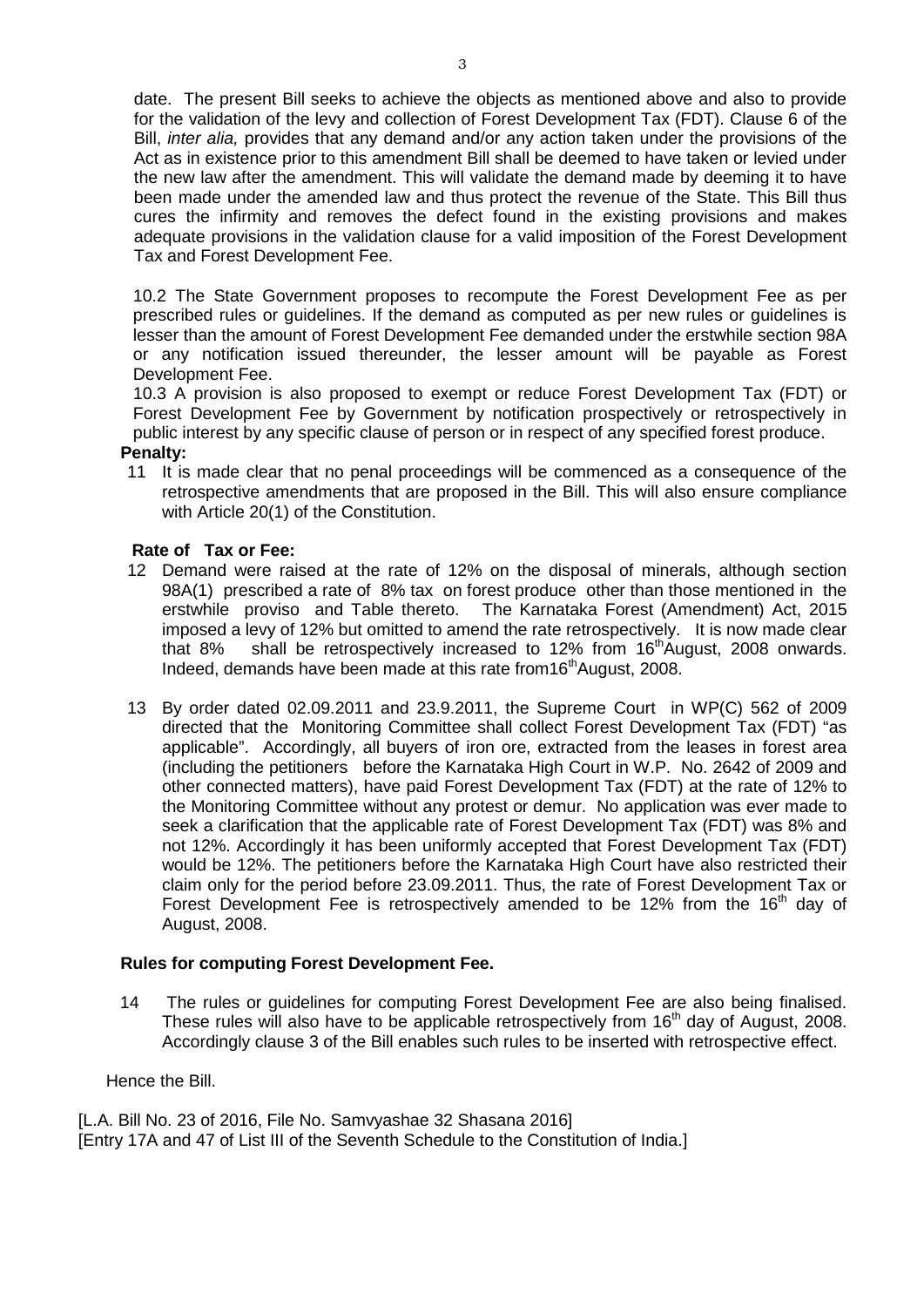#### **KARNATAKA ACT NO 23 OF 2016**

(First Published in the Karnataka Gazette Extra-ordinary on the Twenty Seventh day of July, 2016)

# **THE KARNATAKA FOREST (AMENDMENT) ACT, 2016**

(Received the assent of the Governor on the Twenty Sixth day of July, 2016)

An Act further to amend the Karnataka Forest Act, 1963.

Whereas it is expedient further to amend the Karnataka Forest Act, 1963 (Karnataka Act 5 of 1964), for the purposes hereinafter appearing;

Be it enacted by the Karnataka State Legislature in the sixty- seventh year of the Republic of India as follows:-

**1. Short title and commencement.-** (1) This Act may be called the Karnataka Forest (Amendment) Act, 2016.

(2) It shall come into force at once.

**2. Amendment of section 2.-** In the Karnataka Forest Act, 1963 (Karnataka Act 5 of 1964) (hereinafter referred to as the principal Act) in section 2, after clause (1), the following clause shall be deemed to have been inserted with effect from the  $16<sup>th</sup>$  day of August, 2008, namely:-

"(1-A) "Consideration" means the price received or receivable on the sale of forest produce and computed in such manner and shall also include such other amount as may be prescribed by the State Government."

**3. Amendment of Chapter XIA.-** In the principal Act, in Chapter XIA,-

(1) including the headings and in section 98A and 98B for the word "tax" wherever it occurs, the word "fee" shall be deemed to have been substituted with effect from the  $16<sup>th</sup>$  day of August, 2008;

# (2) in section 98A,-

(i) in sub section (1),-

- (a) for the words "or controlled by" the words "or controlled by the State Government" shall be deemed to have been substituted with effect from 16<sup>th</sup> day of August, 2008;
- (b) The second proviso shall be omitted with the effect from the date of commencement of the Karnataka Forest (Amendment) Act, 2015 (Karnataka Act 41 of 2015); and
- (c) after the second proviso to sub-section (1) the following proviso shall be deemed to have been inserted with effect from the  $16<sup>th</sup>$  day of August, 2008; namely:-

"Provided also that, in respect of minerals which is a forest produce the rate of Forest Development fee shall be twelve percent."

(ii) after sub-section (1), the following explanations shall be deemed to have been inserted with effect from the  $16<sup>th</sup>$  day of August, 2008, namely:-

"**Explanation:** (1) For the removal of doubts, it is hereby declared that for the purposes of this sub-section, the words "a body notified by the State Government" shall mean and include all entities directly or indirectly engaged in disposing of forest produce found in, or brought from, a forest, as individuals or other entities including Hindu Undivided Family, Company or foreign Company, partnership firms, societies, cooperative societies, other bodies corporate, trusts, lease holders of mines and quarries situated in forest area or any other association or committee or person, whether or not such individuals or entities constituted themselves into a juristic entity and whether or not such individuals or entities collectively come together and act as a group or body.

**Explanation:** (2) For the removal of doubts, it is hereby declared that for the purpose of this sub-section, the words, "or otherwise" includes disposal through captive consumption.

**Explanation:** (3) For the removal of doubts, it is hereby declared that Forest Development Fee shall be levied on the disposal of the forest produce irrespective of whether such forest produce is intended for sale inside or outside the State of Karnataka or for the purpose of export or for captive consumption. "

(iii) after the sub section (1-A), the following shall be inserted, namely:-

"(1-B) Notwithstanding anything contained in subsection(1), no fee shall be levied on the forest produce which is not found in or not brought from the forest except when it is disposed of by the State Government;

(1-C) Notwithstanding anything contained in subsection(1), no Forest Development Fee on forest produce shall be payable to the State Government, for which no demand was raised during the period from 16<sup>th</sup> August of 2008 till the commencement of the Karnataka Forest (Amendment) Act, 2015 (Karnataka Act 41 0f 2015); and